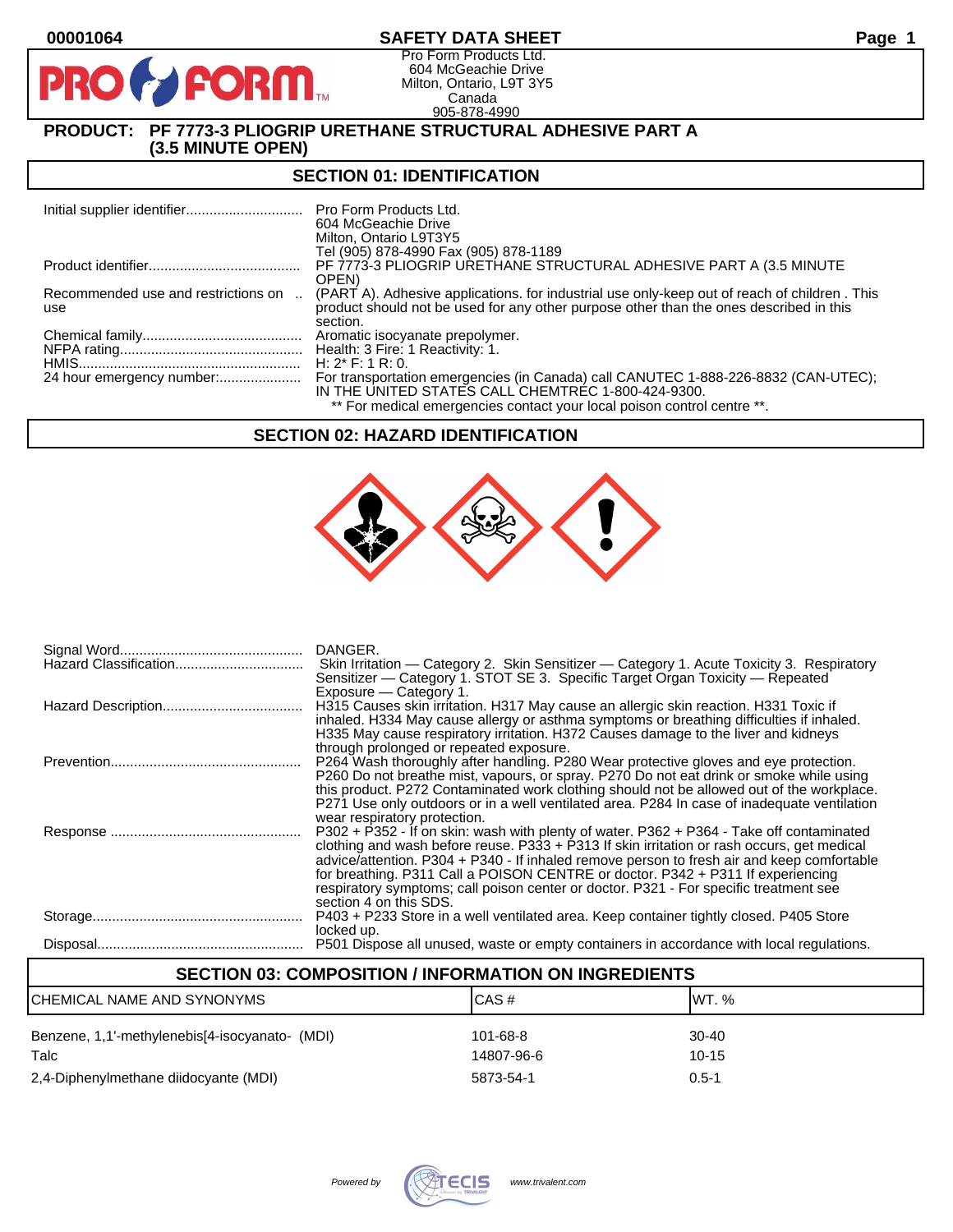#### **SECTION 04: FIRST-AID MEASURES**

| Check for and remove any contact lenses, if safe and easy to do so. In case of contact,<br>immediately flush eyes, keeping eyelids open, with plenty of water for at least 15 minutes.                                                                                                                                                                                                                                                                                                                                                                                                                                                                                                                                                                                                                   |
|----------------------------------------------------------------------------------------------------------------------------------------------------------------------------------------------------------------------------------------------------------------------------------------------------------------------------------------------------------------------------------------------------------------------------------------------------------------------------------------------------------------------------------------------------------------------------------------------------------------------------------------------------------------------------------------------------------------------------------------------------------------------------------------------------------|
| Obtain medical attention.<br>Immediately flush skin with plenty of soap and water. Remove contaminated clothing.<br>Wash clothing before reuse. Do not peel solidified product off the skin. If irritation persists,<br>seek medical attention.                                                                                                                                                                                                                                                                                                                                                                                                                                                                                                                                                          |
| If inhaled, remove to fresh air. If not breathing, give artificial respiration. If breathing is<br>difficult, give oxygen, obtain medical attention.                                                                                                                                                                                                                                                                                                                                                                                                                                                                                                                                                                                                                                                     |
| Rinse mouth with water. Never give anything by mouth to an unconscious person. If<br>spontaneous vomiting occurs have victim lean forward with head down to prevent<br>aspiration of fluid into the lungs. Obtain medical attention immediately.                                                                                                                                                                                                                                                                                                                                                                                                                                                                                                                                                         |
| Treat victims symptomatically. Skin: this compound is a known skin sensitizer. Treat<br>symptomatically as for contact dermatitis or thermal burns. If burned, treat as thermal burn.<br>Ingestion: treat symptomatically. There is no specific antidote. Inducing vomiting is<br>contraindicated because of the irritating nature of this compound. Respiratory: this<br>compound is a known pulmonary sensitizer. Treatment is essentially symptomatic. An<br>individual having a skin or pulmonary sensitization reaction to this material should be<br>removed from exposure to any isocyanate. In the event of an incident involving this product<br>ensure that medical authorities are provided a copy of this safety data sheet. In all cases, if<br>irritation persists seek medical attention. |

## **SECTION 05: FIRE-FIGHTING MEASURES**

| Suitable and unsuitable extinguishing<br>media                                                                     | Dry chemical. Carbon dioxide. Water spray.                                                                                                                                                                                                                                                                                                                                                                                                                                                                |
|--------------------------------------------------------------------------------------------------------------------|-----------------------------------------------------------------------------------------------------------------------------------------------------------------------------------------------------------------------------------------------------------------------------------------------------------------------------------------------------------------------------------------------------------------------------------------------------------------------------------------------------------|
| Specific hazards arising from the<br>hazardous product, such as the nature of<br>any hazardous combustion products | Aldehydes, carbon dioxide and carbon monoxide, halogenated hydrocarbons, hydrogen<br>cyanide (hydrocyanic acid), isocyanates, ketones, nitrogen compounds, nitrogen oxides<br>(nox), toxic fumes carbon dioxide and carbon monoxide, hydrogen cyanide (hydrocyanic<br>acid), isocyanates, nitrogen oxides (nox), toxic fumes, aldehydes, ketones, halogenated<br>hydrocarbons.                                                                                                                            |
| Special protective equipment and<br>precautions for fire-fighters                                                  | Firefighter should be equipped with self-contained breathing apparatus and full protective<br>clothing to protect against potentially toxic and irritating fumes. During a fire, isocyanate<br>vapours and other irritating, highly toxic gases may be generated by thermal decomposition<br>or combustion. Cool fire-exposed containers with cold water spray. Heat will cause<br>pressure buildup and may cause explosive rupture. Heat will cause pressure buildup and<br>may cause explosive rupture. |
| Unusual fire / explosion hazards.                                                                                  | Reaction between water or foam and hot MDI can be vigorous.                                                                                                                                                                                                                                                                                                                                                                                                                                               |

## **SECTION 06: ACCIDENTAL RELEASE MEASURES**

| Isolate area and keep unauthorized people away. Do not walk through spilled material.<br>Wear recommended protective equipment. Ventilate. Open windows and doors to allow<br>air circulation. Dike area to prevent spreading. The use of absorbent socks or spill pillows<br>may be required. Stop leak if safe to do so. Prevent runoff into drains, sewers, and other                                                                                                                                                                                                                                                                                                                                                                                     |
|--------------------------------------------------------------------------------------------------------------------------------------------------------------------------------------------------------------------------------------------------------------------------------------------------------------------------------------------------------------------------------------------------------------------------------------------------------------------------------------------------------------------------------------------------------------------------------------------------------------------------------------------------------------------------------------------------------------------------------------------------------------|
| waterways.<br>Absorb isocyanates with sawdust or other absorbent. Cover spill area with suitable<br>absorbent material (e.g., sand, earth, sawdust, vermiculite, Oil-Dri, Kitty Litter, etc.).<br>Saturate absorbent material with neutralizing solution. Recommended portion is ten parts<br>neutralizing solution to one part spilled material. Suggested neutralization solution: 90%<br>water + 5% concentrated ammonia + 5% detergent (dish soap). Add an additional layer of<br>absorbent material. Use shovel to move absorbent material around to ensure that all                                                                                                                                                                                    |
| spilled material comes in contact with the neutralizing solution. Shovel all absorbed<br>material, including absorbent socks or spill pillows, into an appropriate salvage drum. Add<br>further amounts of neutralizing solution. Allow to stand (covered loosely) for 48 to 72<br>hours, to allow any gases to escape. Do not use neutralizing solution on a large spill.<br>Decontaminate spill area with decontamination solution. Area can then be washed with<br>soap and water. Use a heat gun and a scraper to remove cured adhesive. Prior to using a<br>heat gun, ensure that the surface can withstand the heat generated by the gun. Use a<br>solvent such as; isopropanol, methyl ethyl ketone, or acetone, to clean up up residual<br>curative. |

## **SECTION 07: HANDLING AND STORAGE**

| Precautions for safe handling | Α |
|-------------------------------|---|
|-------------------------------|---|

Precautions for safe handling.................... Avoid skin and eye contact. Do not breathe vapours, mist or dust. Use adequate ventilation. Decomposition products can be highly toxic and irritating. Individuals with lung or breathing problems or prior allergic reactions to isocyanates must not be exposed to vapour or spray mist. Handle in accordance with good industrial hygiene and safety

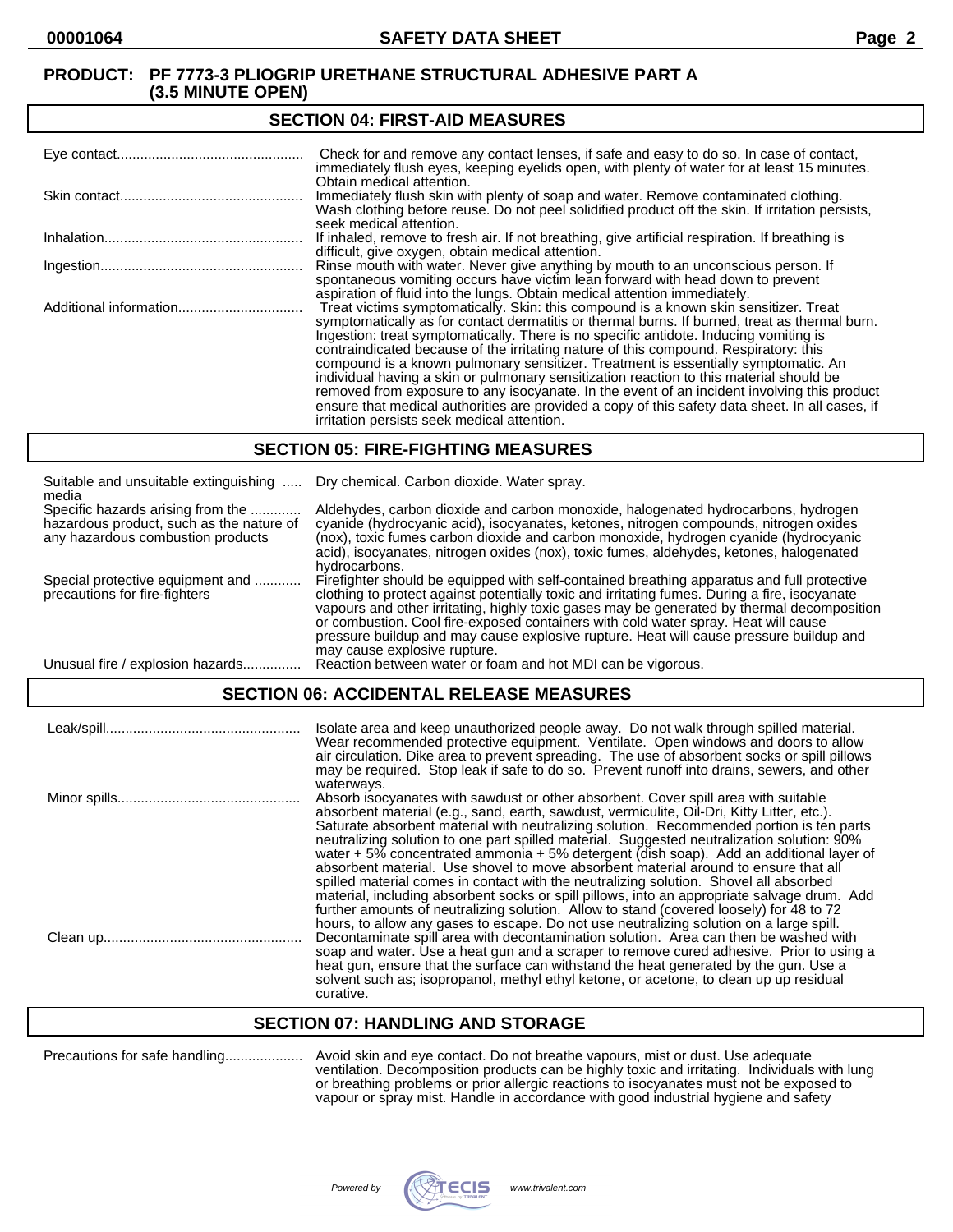## **SECTION 07: HANDLING AND STORAGE**

Precautions for safe handling.................... practices. Warning properties (irritation of the eyes, nose and throat or odour) are not adequate to prevent chronic overexposure from inhalation. Wash thoroughly after handling. Wear respiratory protection if material is heated, sprayed, used in confined space, or if exposure limit is exceeded. Employee education and training are important. Conditions for safe storage, including any Store in tightly closed containers to prevent moisture contamination. Store in a cool, dry incompatibilities and well ventilated area. Exposure to vapours of heated isocyanates can be extremely dangerous.

## **SECTION 08: EXPOSURE CONTROLS / PERSONAL PROTECTION**

| <b>INGREDIENTS</b>                                    | <b>ACGIH TLV</b><br><b>STEL</b><br>TWA |                                                                                                                                                                                                                                                                                                                                                                                                                                                                                                                                                                                                                                                                                                                                                                                                                                                                                                                                                                                                                                         | <b>OSHA PEL</b><br>IPEL<br><b>STEL</b> |                         | <b>NIOSH</b><br><b>REL</b> |
|-------------------------------------------------------|----------------------------------------|-----------------------------------------------------------------------------------------------------------------------------------------------------------------------------------------------------------------------------------------------------------------------------------------------------------------------------------------------------------------------------------------------------------------------------------------------------------------------------------------------------------------------------------------------------------------------------------------------------------------------------------------------------------------------------------------------------------------------------------------------------------------------------------------------------------------------------------------------------------------------------------------------------------------------------------------------------------------------------------------------------------------------------------------|----------------------------------------|-------------------------|----------------------------|
| Benzene,<br>1,1'-methylenebis[4-isocy<br>anato- (MDI) | 0.005 ppm                              | Not established                                                                                                                                                                                                                                                                                                                                                                                                                                                                                                                                                                                                                                                                                                                                                                                                                                                                                                                                                                                                                         | 0.005 ppm TWA                          | 0.005 ppm AB OEL<br>TWA | $0.05$ mg/m $3$            |
| Talc                                                  | $2 \text{ mg/m}$                       | Not established                                                                                                                                                                                                                                                                                                                                                                                                                                                                                                                                                                                                                                                                                                                                                                                                                                                                                                                                                                                                                         | 2 mg/m3 TWA                            | Not established         | Not established            |
|                                                       | CA ON: 2mg/kg (TWA)                    |                                                                                                                                                                                                                                                                                                                                                                                                                                                                                                                                                                                                                                                                                                                                                                                                                                                                                                                                                                                                                                         |                                        |                         |                            |
| 2,4-Diphenylmethane<br>diidocyante (MDI)              | Not established                        | Not established                                                                                                                                                                                                                                                                                                                                                                                                                                                                                                                                                                                                                                                                                                                                                                                                                                                                                                                                                                                                                         | Not established                        | Not established         | Not established            |
|                                                       |                                        | Chemical safety goggles and full faceshield if a splash hazard exists. Contact lenses                                                                                                                                                                                                                                                                                                                                                                                                                                                                                                                                                                                                                                                                                                                                                                                                                                                                                                                                                   |                                        |                         |                            |
|                                                       |                                        | should not be worn when working with this chemical.<br>Chemical resistant gloves.<br>Wear adequate protective clothes. Wear long sleeves and trousers to prevent dermal<br>exposure.<br>Safety boots per local regulations.<br>In case of insufficient ventilation, wear suitable respiratory equipment. An approved air<br>purifying respirator with organic vapour cartridges and particulate prefilter can be used to<br>minimize exposure. However, this should be permitted only for short periods of time (< 1<br>hour) at relatively low concentrations (at or near the exposure limit). Protection provided by<br>air-purifying respirators is limited. The use of a positive pressure air supplied respirator is<br>mandatory when airborne concentrations are not known or airborne solvent levels are 10<br>times the appropriate exposure limit or spraying is performed in a confined space or with<br>limited ventilation. Use NIOSH approved respirator or equipment. Do not exceed the use<br>limits of the respirator. |                                        |                         |                            |
| Appropriate engineering controls                      |                                        | Eye wash facility and emergency shower should be in close proximity. Educate and train<br>employees on the safe use and handling of the product.<br>Ventilate adequately. Exhaust air may need to be cleaned by scrubbers or filters to reduce<br>environmental contamination. Vent work area to ensure airborne concentrations are below<br>the current occupational exposure limits. Avoid breathing mists; if general ventilation or<br>local exhaust is inadequate, persons exposed to mists should wear approved breathing<br>devices.                                                                                                                                                                                                                                                                                                                                                                                                                                                                                             |                                        |                         |                            |

# **SECTION 09: PHYSICAL AND CHEMICAL PROPERTIES**

| Appearance/Physical state                      | Part A:. Viscous liquid.<br>Beige.        |
|------------------------------------------------|-------------------------------------------|
|                                                | No data.                                  |
|                                                | Not available.                            |
| Vapour pressure (mm Hg)                        | $<$ 0.013 hPa @ 25C.                      |
|                                                | $>1$ .                                    |
|                                                | No data.                                  |
| Relative Density (Specific Gravity)            | 1.288 g/cm3 @ 20°C - 10.72 lb/USG @ 25°C. |
| Melting / Freezing point (deg C)               | Not available.                            |
|                                                | Practically insoluble in water.           |
| Initial boiling point / boiling range (deg C). | >200°C (>392°F).                          |
|                                                | $\leq$ 1. (butyl acetate = 1).            |
| Flash point (deg C), method                    | >100°C, >212°F.                           |
| Auto ignition temperature (deg C)              | Not available.                            |
| Upper flammable limit (% vol)                  | No data.                                  |
| Lower flammable limit (% vol)                  | No Data.                                  |
| Partition coefficient — n-octanol/water        | Not available.                            |
|                                                | No data.                                  |
|                                                | Not available.                            |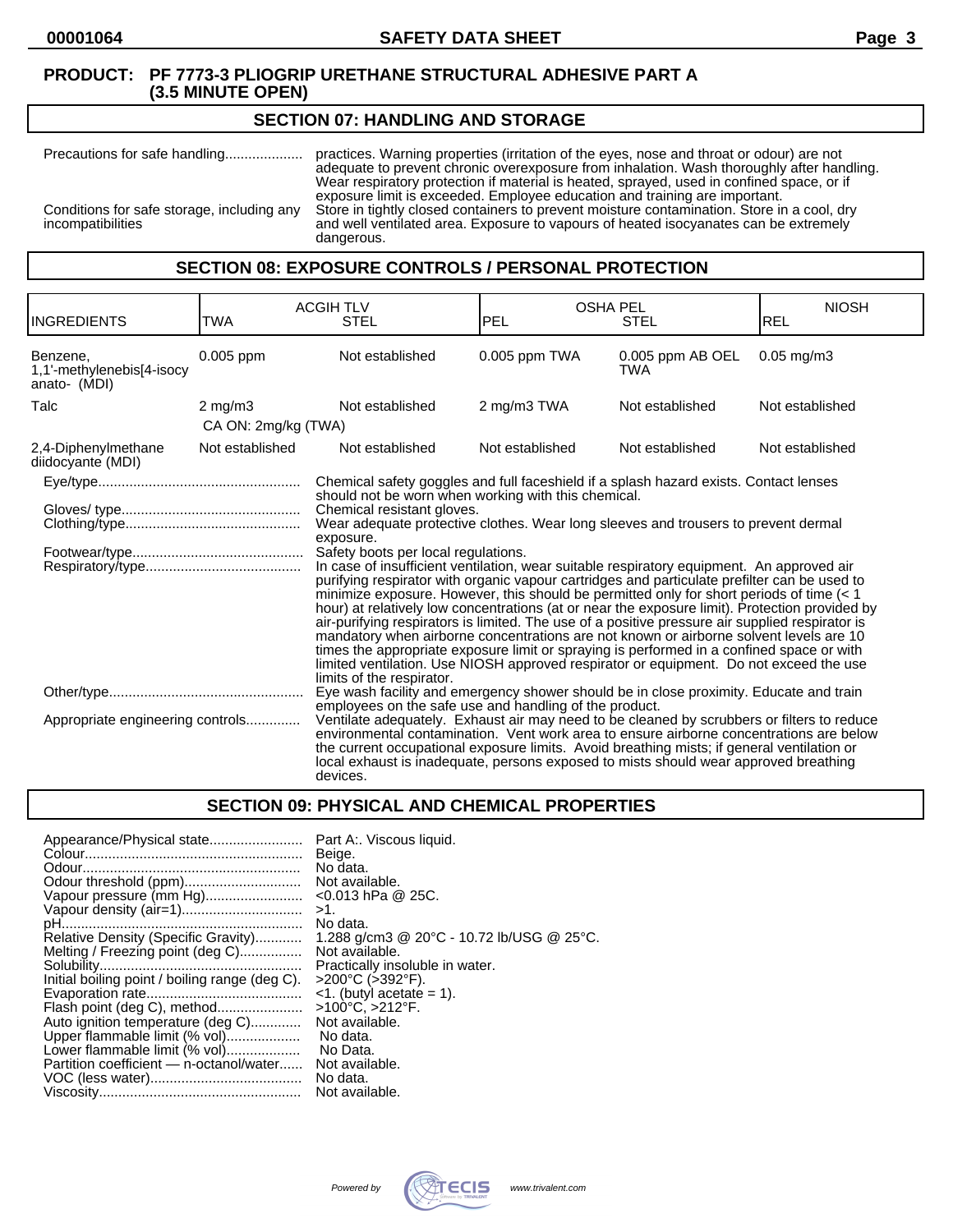# **SECTION 10: STABILITY AND REACTIVITY**

| Conditions to avoid, including static<br>discharge, shock or vibration<br>Hazardous decomposition products | Stable at normal temperatures and pressures.<br>Contact with moisture and other materials will react with isocyanates.<br>Acids, alcohols, aluminum, amines, ammonia, bases, copper alloys, fluorides, iron,<br>isocyanates, oxidizers, phosphorus compounds, strong alkalis, water, zinc.<br>See hazardous combustion products section 5.<br>Possibility of hazardous reactions Contact with moisture, other materials that react with isocyanates, or temperatures above<br>177C, may cause polymerization. |
|------------------------------------------------------------------------------------------------------------|---------------------------------------------------------------------------------------------------------------------------------------------------------------------------------------------------------------------------------------------------------------------------------------------------------------------------------------------------------------------------------------------------------------------------------------------------------------------------------------------------------------|
|------------------------------------------------------------------------------------------------------------|---------------------------------------------------------------------------------------------------------------------------------------------------------------------------------------------------------------------------------------------------------------------------------------------------------------------------------------------------------------------------------------------------------------------------------------------------------------------------------------------------------------|

# **SECTION 11: TOXICOLOGICAL INFORMATION**

| <b>INGREDIENTS</b><br>Benzene, 1,1'-methylenebis[4-isocyanato- (MDI) |                                                                                                                                                                                                                                                                                                                                                                                                                                                                                                                                                                                                                                                                                                                                                                                                                                                                                                                                                                                                                                                                                                                                                                                                                             | <b>LC50</b>                                                                                                                                                                                                                                                                                                                                                                                                                                                                                                                                                          | LD50                                               |  |
|----------------------------------------------------------------------|-----------------------------------------------------------------------------------------------------------------------------------------------------------------------------------------------------------------------------------------------------------------------------------------------------------------------------------------------------------------------------------------------------------------------------------------------------------------------------------------------------------------------------------------------------------------------------------------------------------------------------------------------------------------------------------------------------------------------------------------------------------------------------------------------------------------------------------------------------------------------------------------------------------------------------------------------------------------------------------------------------------------------------------------------------------------------------------------------------------------------------------------------------------------------------------------------------------------------------|----------------------------------------------------------------------------------------------------------------------------------------------------------------------------------------------------------------------------------------------------------------------------------------------------------------------------------------------------------------------------------------------------------------------------------------------------------------------------------------------------------------------------------------------------------------------|----------------------------------------------------|--|
|                                                                      |                                                                                                                                                                                                                                                                                                                                                                                                                                                                                                                                                                                                                                                                                                                                                                                                                                                                                                                                                                                                                                                                                                                                                                                                                             | 490 mg/m3 4 hr 0.369 mg/L 4 hr                                                                                                                                                                                                                                                                                                                                                                                                                                                                                                                                       | 9,200 mg/kg rat oral >7,900 mg/kg<br>rabbit dermal |  |
| Talc                                                                 |                                                                                                                                                                                                                                                                                                                                                                                                                                                                                                                                                                                                                                                                                                                                                                                                                                                                                                                                                                                                                                                                                                                                                                                                                             | Not available                                                                                                                                                                                                                                                                                                                                                                                                                                                                                                                                                        | Not available                                      |  |
| 2,4-Diphenylmethane diidocyante (MDI)                                |                                                                                                                                                                                                                                                                                                                                                                                                                                                                                                                                                                                                                                                                                                                                                                                                                                                                                                                                                                                                                                                                                                                                                                                                                             | No data                                                                                                                                                                                                                                                                                                                                                                                                                                                                                                                                                              | No data                                            |  |
|                                                                      |                                                                                                                                                                                                                                                                                                                                                                                                                                                                                                                                                                                                                                                                                                                                                                                                                                                                                                                                                                                                                                                                                                                                                                                                                             | In the workplace, 4,4'-diphenylmethane diisocyanate (MDI) is mainly absorbed through the<br>airways. The product is poorly absorbed by the skin. Eye contact. Skin contact. Inhalation.                                                                                                                                                                                                                                                                                                                                                                              |                                                    |  |
| Effects of acute exposure                                            | SKIN: Irritant. Can cause reddening, itching and swelling. Persons previously sensitized<br>can experience allergic skin reaction with symptoms of reddening, itching, swelling and<br>rash. Cured material is difficult to remove. Contact with MDI can cause discolouration.<br>EYE: Product liquid, aerosols or vapours are irritating. Can cause tearing, reddening and<br>swelling. May cause temporary corneal injury. INHALATION: Vapour/mists at<br>concentrations above the exposure limits can irritate (burning sensation) the mucous<br>membranes in the respiratory tract. This can cause a runny nose, sore throat, coughing,<br>chest discomfort, difficulty breathing and reduced pulmonary functioning. Persons with<br>pre-existing, nonspecific bronchial hyperractivity can respond to concentrations below the<br>TLV with similar symptoms as well as asthma attack. These symptoms can be delayed up<br>to several hours after exposure. Effects are usually reversible. INGESTION: May cause<br>irritation. Symptoms can include sore throat, abdominal pain, nausea, vomiting and<br>diarrhea. Talc can be absorbed into the lungs and the digestive tract, and adversely affect<br>lung function. |                                                                                                                                                                                                                                                                                                                                                                                                                                                                                                                                                                      |                                                    |  |
| Effects of chronic exposure                                          | The main effect of repeated exposure to diphenylmethane-4,4'-diisocyanate (MDI) is<br>respiratory sensitization causing asthma. . As a result of previous repeated overexposure<br>or a single large dose, certain individuals develop sensitization, which will cause them to<br>react to a later exposure to product at levels well below the TLV. Symptoms, including<br>chest tightness, wheezing, cough, shortness of breath or asthma attack, could be<br>immediate or delayed. There are reports that once sensitized, an individual can<br>experience these symptoms upon exposure to dust, cold air or other irritants. This<br>increased lung sensitivity can persist for weeks and, in severe cases, for several years.<br>Prolonged or repeated exposure may cause lung damage, including a decrease in lung<br>function. Possible risk of irreversible effects. Prolonged skin contact may cause<br>reddening, swelling, rash, blistering, and in some cases, skin sensitization. Sensitization<br>can be permanent. Prolonged vapour contact with eyes may cause conjunctivitis. Talc has<br>been shown to cause fibrosis of the lungs.                                                                       |                                                                                                                                                                                                                                                                                                                                                                                                                                                                                                                                                                      |                                                    |  |
| Sensitizing capability of material                                   | Isocyanates are known to cause skin and respiratory sensitization in humans. Animal tests<br>have indicated that respiratory sensitization can result from skin contact with diisocyanates.                                                                                                                                                                                                                                                                                                                                                                                                                                                                                                                                                                                                                                                                                                                                                                                                                                                                                                                                                                                                                                 |                                                                                                                                                                                                                                                                                                                                                                                                                                                                                                                                                                      |                                                    |  |
|                                                                      | 4,4'-Methylenediphenyl diisocyanate is listed by IARC as a Group 3 carcinogen. This<br>product contains non-asbestiform Talc, which is classified as a Group 3 (not classifiable as<br>to carcinogenicity to humans) by IARC.                                                                                                                                                                                                                                                                                                                                                                                                                                                                                                                                                                                                                                                                                                                                                                                                                                                                                                                                                                                               |                                                                                                                                                                                                                                                                                                                                                                                                                                                                                                                                                                      |                                                    |  |
|                                                                      | crosses the placenta in animals.                                                                                                                                                                                                                                                                                                                                                                                                                                                                                                                                                                                                                                                                                                                                                                                                                                                                                                                                                                                                                                                                                                                                                                                            | No data on reproductive effects were found in the literature sources consulted. MDI: It                                                                                                                                                                                                                                                                                                                                                                                                                                                                              |                                                    |  |
|                                                                      |                                                                                                                                                                                                                                                                                                                                                                                                                                                                                                                                                                                                                                                                                                                                                                                                                                                                                                                                                                                                                                                                                                                                                                                                                             | The data do not allow for an adequate assessment of the mutagenic effect.                                                                                                                                                                                                                                                                                                                                                                                                                                                                                            |                                                    |  |
|                                                                      |                                                                                                                                                                                                                                                                                                                                                                                                                                                                                                                                                                                                                                                                                                                                                                                                                                                                                                                                                                                                                                                                                                                                                                                                                             | This product is an inert plastic when fully cured, and as such, is non-hazardous. Exposure<br>to unreacted chemicals can occur when handling the individual components in pails or<br>when using cartridges from the time of dispensing until the mixed material has cured. The<br>mixed material is actually curing as it is dispensed in an increasingly viscous form, making<br>it unlikely to present an inhalation hazard. The semi-viscous mixture does not flow like a<br>liquid when dispensed, thus minimizing the possibility of accidential skin contact. |                                                    |  |

## **SECTION 12: ECOLOGICAL INFORMATION**

| Persistence and degradability |
|-------------------------------|

Environmental........................................... Do not allow to enter waters, waste water or soil. ..... Not available.

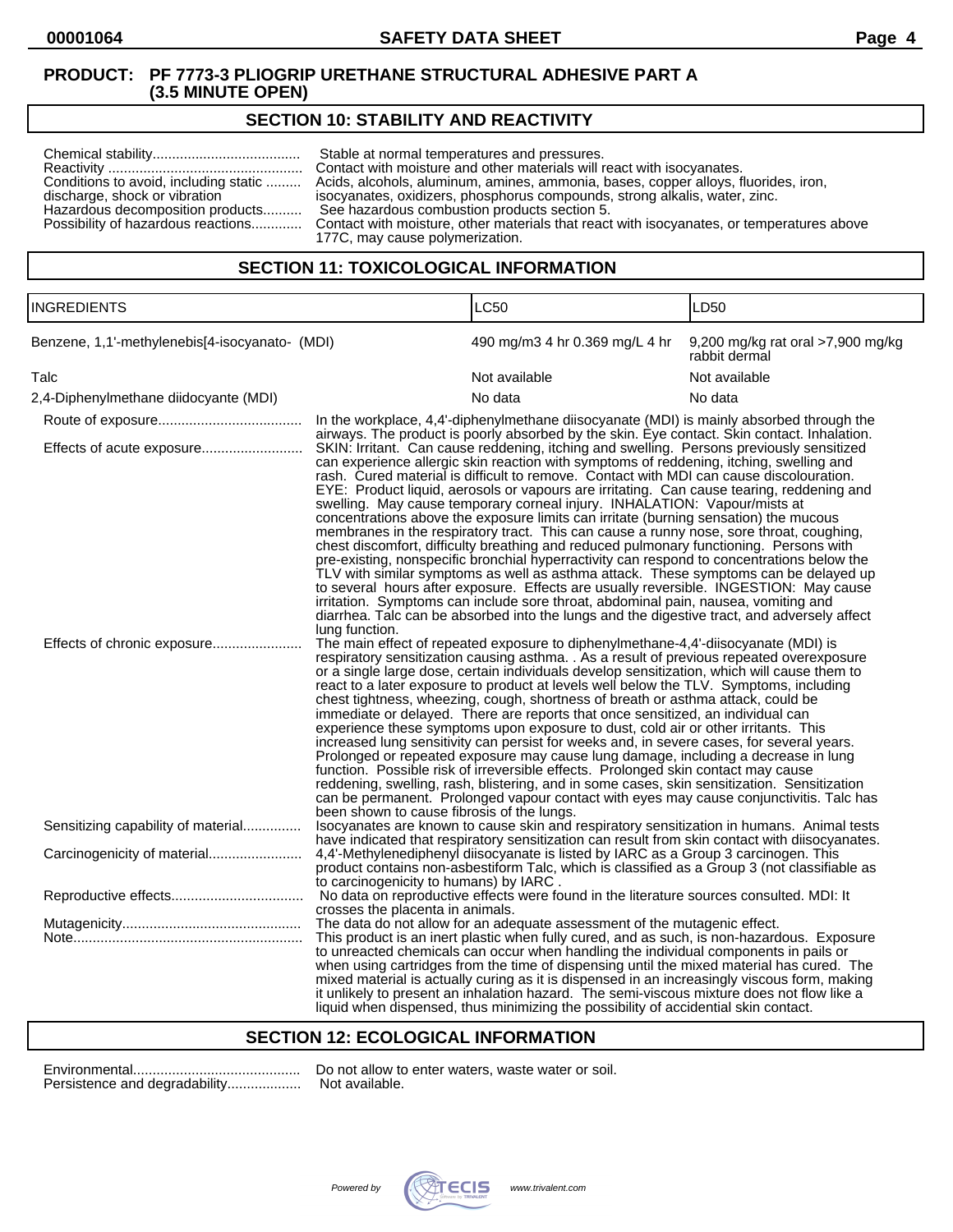## **SECTION 13: DISPOSAL CONSIDERATIONS**

Information on safe handling for disposal . Dispose of waste in accordance with all applicable federal, provincial/State and local and methods of disposal, including any regulations. Industrial incineration is the preferre and methods of disposal, including any regulations. Industrial incineration is the preferred method. Empty containers retain<br>contaminated packaging product residue; observe all precautions for the product. Decontaminate co product residue; observe all precautions for the product. Decontaminate containers prior to disposal. Empty decontaminated containers should be crushed to prevent reuse. Do not heat or cut empty containers with electric or gas torch as vapours and gases may be toxic.

## **SECTION 14: TRANSPORT INFORMATION**

|                              | Not regulated. |
|------------------------------|----------------|
| IATA Classification (Air)    | Not regulated. |
| IMDG Classification (Marine) | Not regulated. |
|                              | No.            |
|                              |                |

Not regulated.<br>No. n accordance with Part 2.2.1 of the Transportation of Dangerous Goods Regulations (July 2, 2014) - we certify that classification of this product is correct. .

## **SECTION 15: REGULATORY INFORMATION**

| <b>SARA Title III</b>                                                                  | On Domestic Substances List (DSL).<br>All components are listed.<br>This product is considered hazardous under the OSHA Hazard Communication Standard. |
|----------------------------------------------------------------------------------------|--------------------------------------------------------------------------------------------------------------------------------------------------------|
| Section 302 - extremely hazardous                                                      | None.                                                                                                                                                  |
| substances<br>Section 311/312 - hazard categories Immediate health, delayed health.    |                                                                                                                                                        |
| EPA hazardous air pollutants (HAPS)  Methylene Diphenyl Diisocyanate (MDI).<br>40CFR63 |                                                                                                                                                        |
|                                                                                        | This product does not contain any chemical(s) known to the State of California to cause<br>cancer or reproductive toxicity.                            |

# **SECTION 16: OTHER INFORMATION**

|                                           | REGULATORY AFFAIRS. Trivalent Data Systems Ltd.<br>www.trivalent.com.<br>$(800)$ 387-7981.<br>DISCLAIMER: All information appearing herein is based upon data obtained from<br>experience and recognized technical sources. To the best of our knowledge, it is believed<br>to be correct as of the date of issue but we make no representations as to its accuracy or<br>sufficiency and do not suggest or guarantee that any hazards listed herein are the only<br>ones which exist. The hazard information contained herein is offered solely for the<br>consideration of the user, subject to his own investigation and verification of compliance<br>with applicable regulations, including the safe use of the product under every foreseeable<br>condition. The information relates only to the product designated herein, and does not |
|-------------------------------------------|------------------------------------------------------------------------------------------------------------------------------------------------------------------------------------------------------------------------------------------------------------------------------------------------------------------------------------------------------------------------------------------------------------------------------------------------------------------------------------------------------------------------------------------------------------------------------------------------------------------------------------------------------------------------------------------------------------------------------------------------------------------------------------------------------------------------------------------------|
|                                           | relate to its use in combination with any other material or in any other process.                                                                                                                                                                                                                                                                                                                                                                                                                                                                                                                                                                                                                                                                                                                                                              |
| Date of the latest revision of the safety | 2021-11-04.                                                                                                                                                                                                                                                                                                                                                                                                                                                                                                                                                                                                                                                                                                                                                                                                                                    |
| data sheet                                | 2017-05-19                                                                                                                                                                                                                                                                                                                                                                                                                                                                                                                                                                                                                                                                                                                                                                                                                                     |

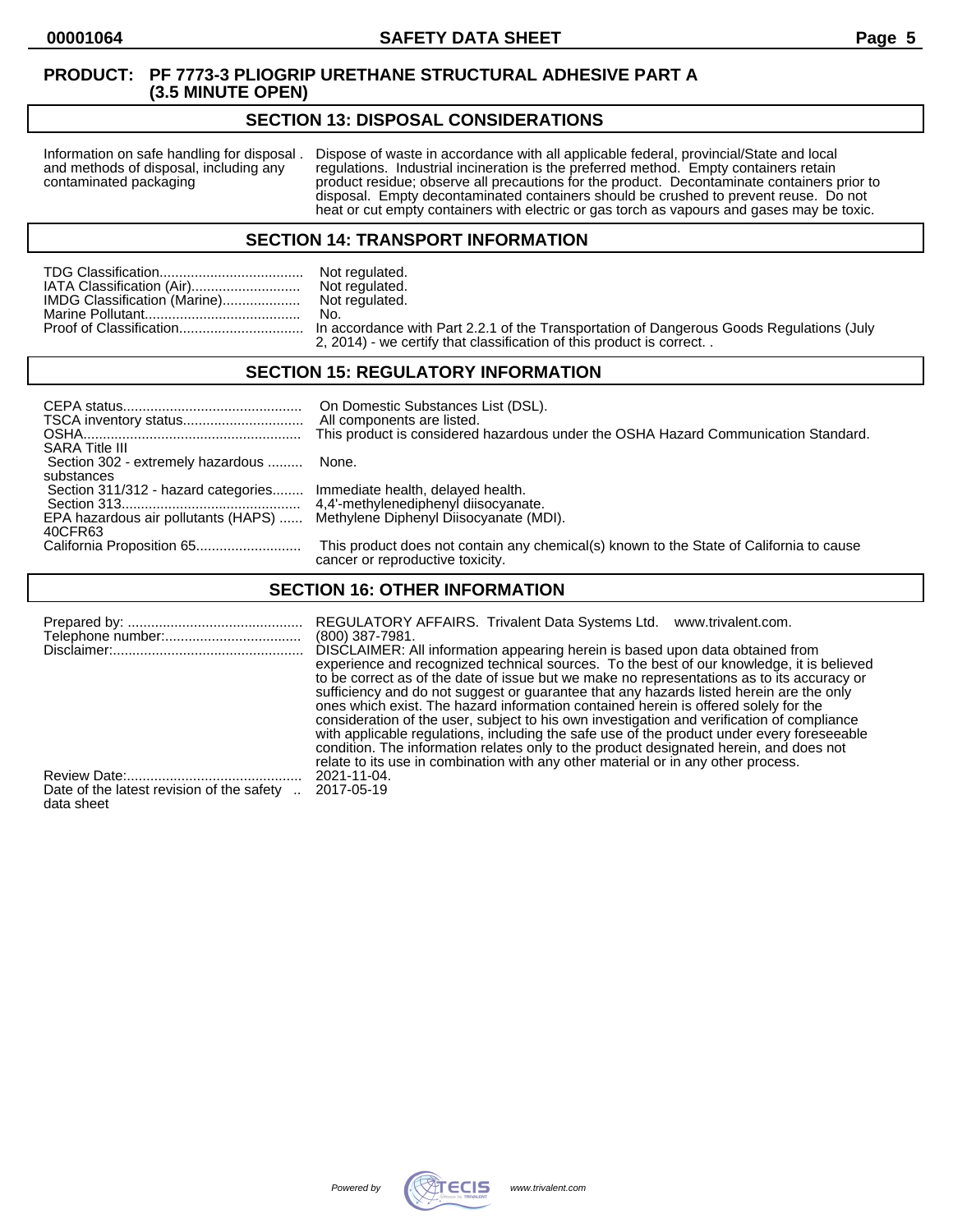# **00001065 SAFETY DATA SHEET Page 1**

Pro Form Products Ltd. 604 McGeachie Drive Milton, Ontario, L9T 3Y5 Canada 905-878-4990

# **PRODUCT: PF7773-3 PLIOGRIP URETHANE STRUCTURAL ADHESIVE PART B (3.5 MINUTE OPEN)**

**PORM** 

# **SECTION 01: IDENTIFICATION**

|                                            | Pro Form Products Ltd.<br>604 McGeachie Drive<br>Milton, Ontario L9T3Y5                                                                                                                            |
|--------------------------------------------|----------------------------------------------------------------------------------------------------------------------------------------------------------------------------------------------------|
|                                            | Tel (905) 878-4990 Fax (905) 878-1189                                                                                                                                                              |
|                                            | PF7773-3 PLIOGRIP URETHANE STRUCTURAL ADHESIVE PART B (3.5 MINUTE<br>OPEN)                                                                                                                         |
| Recommended use and restrictions on<br>use | (PART B). Adhesive applications, for industrial use only-keep out of reach of children. This<br>product should not be used for any other purpose other than the ones described in this<br>section. |
|                                            |                                                                                                                                                                                                    |
|                                            | Health: 3 Fire: 1 Reactivity: 1.                                                                                                                                                                   |
|                                            | H: $2^*$ F: 1 R: 0.                                                                                                                                                                                |
|                                            | For transportation emergencies (in Canada) call CANUTEC 1-888-226-8832 (CAN-UTEC);<br>IN THE UNITED STATES CALL CHEMTREC 1-800-424-9300.                                                           |
|                                            | ** For medical emergencies contact your local poison control centre **.                                                                                                                            |

## **SECTION 02: HAZARD IDENTIFICATION**



| DANGER.                                                                                                                                                                                  |
|------------------------------------------------------------------------------------------------------------------------------------------------------------------------------------------|
| Skin Irritation — Category 2. Skin Sensitizer — Category 1. Respiratory Sensitizer —                                                                                                     |
| Category 1. Reproductive Toxicity — Category 2. Specific Target Organ Toxicity —                                                                                                         |
| Repeated Exposure – Category 1.                                                                                                                                                          |
| H315 Causes skin irritation. H317 May cause an allergic skin reaction. H334 May cause                                                                                                    |
| allergy or asthma symptoms or breathing difficulties if inhaled. H361 Suspected of                                                                                                       |
| damaging fertility or the unborn child. H372 Causes damage to the liver and kidneys                                                                                                      |
| through prolonged or repeated exposure.                                                                                                                                                  |
| P201 Obtain special instructions before use. P202 Do not handle this product until all                                                                                                   |
| safety instructions have been read and understood. P264 Wash thoroughly after handling.                                                                                                  |
| P280 Wear protective gloves and eye protection. P272 Contaminated work clothing should                                                                                                   |
| not be allowed out of the workplace. P270 Do not eat drink or smoke while using this                                                                                                     |
| product. P284 In case of inadequate ventilation wear respiratory protection. P260 Do not                                                                                                 |
| breathe mist, vapours, or spray.                                                                                                                                                         |
| P302 + P352 - If on skin: wash with plenty of water. P362 + P364 - Take off contaminated<br>clothing and wash before reuse. $P333 + P313$ If skin irritation or rash occurs, get medical |
| advice/attention. P304 + P340 - If inhaled remove person to fresh air and keep comfortable                                                                                               |
| for breathing. P342 + P311 If experiencing respiratory symptoms; call poison center or                                                                                                   |
| doctor. P308 + P313 If exposed or concerned, get medical advice/attention. P321 - For                                                                                                    |
| specific treatment see section 4 on this SDS.                                                                                                                                            |
| P405 Store locked up.                                                                                                                                                                    |
| P501 Dispose all unused, waste or empty containers in accordance with local regulations.                                                                                                 |
|                                                                                                                                                                                          |

# **SECTION 03: COMPOSITION / INFORMATION ON INGREDIENTS**

| <b>CHEMICAL NAME AND SYNONYMS</b> | CAS#       | IWT. %    |
|-----------------------------------|------------|-----------|
| Talc                              | 14807-96-6 | 20-30     |
| <b>PIPERAZINE</b>                 | 110-85-0   | $0.5 - 1$ |

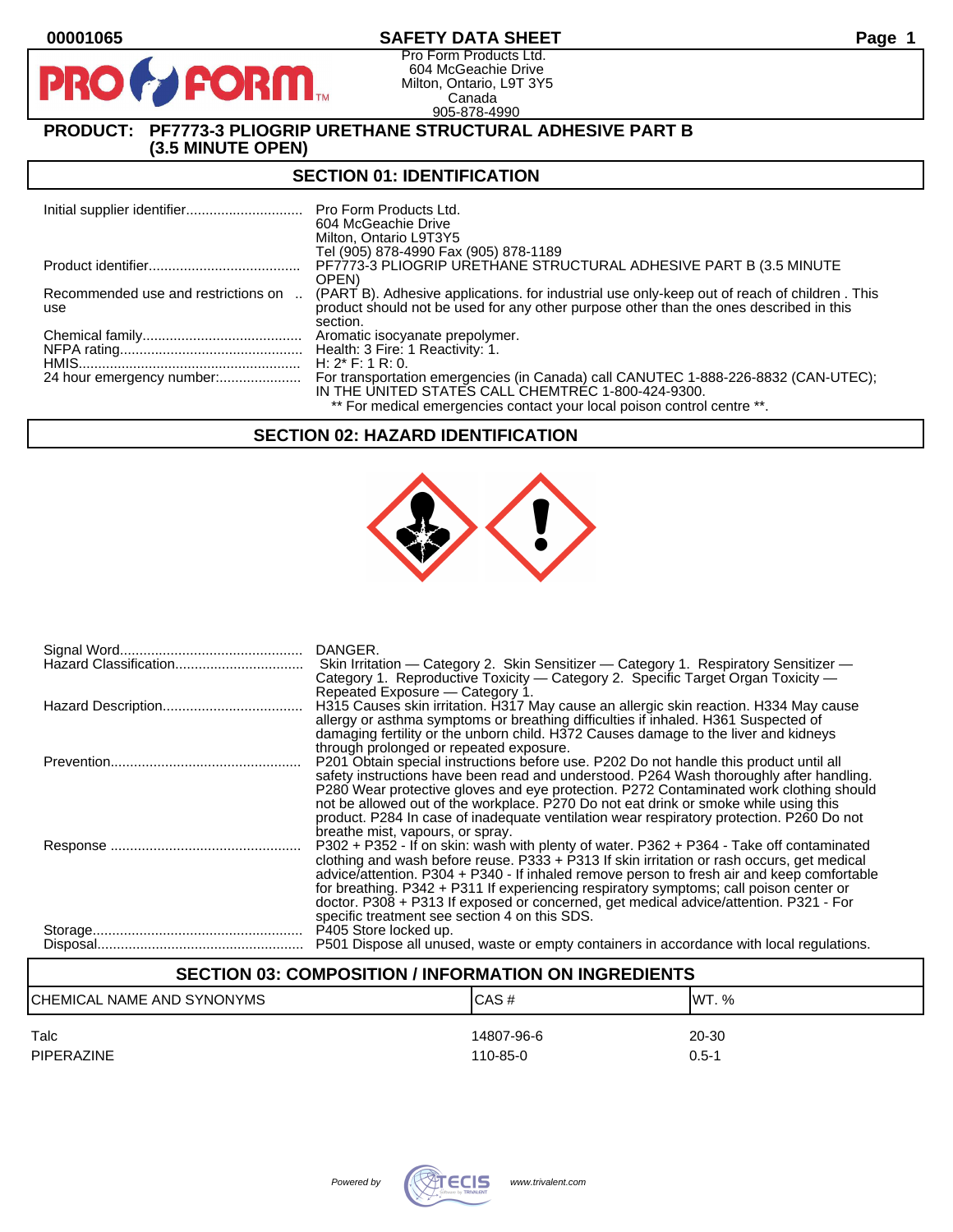#### **SECTION 04: FIRST-AID MEASURES**

| Check for and remove any contact lenses, if safe and easy to do so. In case of contact,<br>immediately flush eyes, keeping eyelids open, with plenty of water for at least 15 minutes.                                                                                                                                                                                                                                                                                                                                                                                                                                                                                                                                                                                                                   |
|----------------------------------------------------------------------------------------------------------------------------------------------------------------------------------------------------------------------------------------------------------------------------------------------------------------------------------------------------------------------------------------------------------------------------------------------------------------------------------------------------------------------------------------------------------------------------------------------------------------------------------------------------------------------------------------------------------------------------------------------------------------------------------------------------------|
| Obtain medical attention.<br>Immediately flush skin with plenty of soap and water. Remove contaminated clothing.<br>Wash clothing before reuse. Do not peel solidified product off the skin. If irritation persists,<br>seek medical attention.                                                                                                                                                                                                                                                                                                                                                                                                                                                                                                                                                          |
| If inhaled, remove to fresh air. If not breathing, give artificial respiration. If breathing is<br>difficult, give oxygen, obtain medical attention.                                                                                                                                                                                                                                                                                                                                                                                                                                                                                                                                                                                                                                                     |
| Rinse mouth with water. Never give anything by mouth to an unconscious person. If<br>spontaneous vomiting occurs have victim lean forward with head down to prevent<br>aspiration of fluid into the lungs. Obtain medical attention immediately.                                                                                                                                                                                                                                                                                                                                                                                                                                                                                                                                                         |
| Treat victims symptomatically. Skin: this compound is a known skin sensitizer. Treat<br>symptomatically as for contact dermatitis or thermal burns. If burned, treat as thermal burn.<br>Ingestion: treat symptomatically. There is no specific antidote. Inducing vomiting is<br>contraindicated because of the irritating nature of this compound. Respiratory: this<br>compound is a known pulmonary sensitizer. Treatment is essentially symptomatic. An<br>individual having a skin or pulmonary sensitization reaction to this material should be<br>removed from exposure to any isocyanate. In the event of an incident involving this product<br>ensure that medical authorities are provided a copy of this safety data sheet. In all cases, if<br>irritation persists seek medical attention. |

## **SECTION 05: FIRE-FIGHTING MEASURES**

| Suitable and unsuitable extinguishing<br>media                                                                     | Dry chemical. Carbon dioxide. Water spray.                                                                                                                                                                                                                                                                                                                                                                                                                                                                |
|--------------------------------------------------------------------------------------------------------------------|-----------------------------------------------------------------------------------------------------------------------------------------------------------------------------------------------------------------------------------------------------------------------------------------------------------------------------------------------------------------------------------------------------------------------------------------------------------------------------------------------------------|
| Specific hazards arising from the<br>hazardous product, such as the nature of<br>any hazardous combustion products | Aldehydes, carbon dioxide and carbon monoxide, halogenated hydrocarbons, hydrogen<br>cyanide (hydrocyanic acid), isocyanates, ketones, nitrogen compounds, nitrogen oxides<br>(nox), toxic fumes carbon dioxide and carbon monoxide, hydrogen cyanide (hydrocyanic<br>acid), isocyanates, nitrogen oxides (nox), toxic fumes, aldehydes, ketones, halogenated<br>hydrocarbons.                                                                                                                            |
| Special protective equipment and<br>precautions for fire-fighters                                                  | Firefighter should be equipped with self-contained breathing apparatus and full protective<br>clothing to protect against potentially toxic and irritating fumes. During a fire, isocyanate<br>vapours and other irritating, highly toxic gases may be generated by thermal decomposition<br>or combustion. Cool fire-exposed containers with cold water spray. Heat will cause<br>pressure buildup and may cause explosive rupture. Heat will cause pressure buildup and<br>may cause explosive rupture. |
| Unusual fire / explosion hazards                                                                                   | Reaction between water or foam and hot MDI can be vigorous. (from PART A).                                                                                                                                                                                                                                                                                                                                                                                                                                |

# **SECTION 06: ACCIDENTAL RELEASE MEASURES**

| Leak/spill | Isolate area and keep unauthorized people away. Do not walk through spilled material.<br>Wear recommended protective equipment. Ventilate. Open windows and doors to allow<br>air circulation. Dike area to prevent spreading. The use of absorbent socks or spill pillows<br>may be required. Stop leak if safe to do so. Prevent runoff into drains, sewers, and other                                                                                                                                                                                                                                                                                                                                                                                                                                                                                                                                                                                    |
|------------|-------------------------------------------------------------------------------------------------------------------------------------------------------------------------------------------------------------------------------------------------------------------------------------------------------------------------------------------------------------------------------------------------------------------------------------------------------------------------------------------------------------------------------------------------------------------------------------------------------------------------------------------------------------------------------------------------------------------------------------------------------------------------------------------------------------------------------------------------------------------------------------------------------------------------------------------------------------|
|            | waterways.<br>Absorb isocyanates with sawdust or other absorbent. Cover spill area with suitable<br>absorbent material (e.g., sand, earth, sawdust, vermiculite, Oil-Dri, Kitty Litter, etc.).<br>Saturate absorbent material with neutralizing solution. Recommended portion is ten parts<br>neutralizing solution to one part spilled material. Suggested neutralization solution: 90%<br>water $+5\%$ concentrated ammonia $+5\%$ detergent (dish soap). Add an additional layer of<br>absorbent material. Use shovel to move absorbent material around to ensure that all<br>spilled material comes in contact with the neutralizing solution. Shovel all absorbed<br>material, including absorbent socks or spill pillows, into an appropriate salvage drum. Add<br>further amounts of neutralizing solution. Allow to stand (covered loosely) for 48 to 72<br>hours, to allow any gases to escape. Do not use neutralizing solution on a large spill. |
|            | Decontaminate spill area with decontamination solution. Area can then be washed with<br>soap and water. Use a heat gun and a scraper to remove cured adhesive. Prior to using a<br>heat gun, ensure that the surface can withstand the heat generated by the gun. Use a<br>solvent such as: isopropanol, methyl ethyl ketone, or acetone, to clean up up residual<br>curative.                                                                                                                                                                                                                                                                                                                                                                                                                                                                                                                                                                              |

## **SECTION 07: HANDLING AND STORAGE**

Precautions for safe handling.................... Avoid skin and eye contact. Do not breathe vapours, mist or dust. Use adequate ventilation. Decomposition products can be highly toxic and irritating. Individuals with lung or breathing problems or prior allergic reactions to isocyanates must not be exposed to vapour or spray mist. Handle in accordance with good industrial hygiene and safety

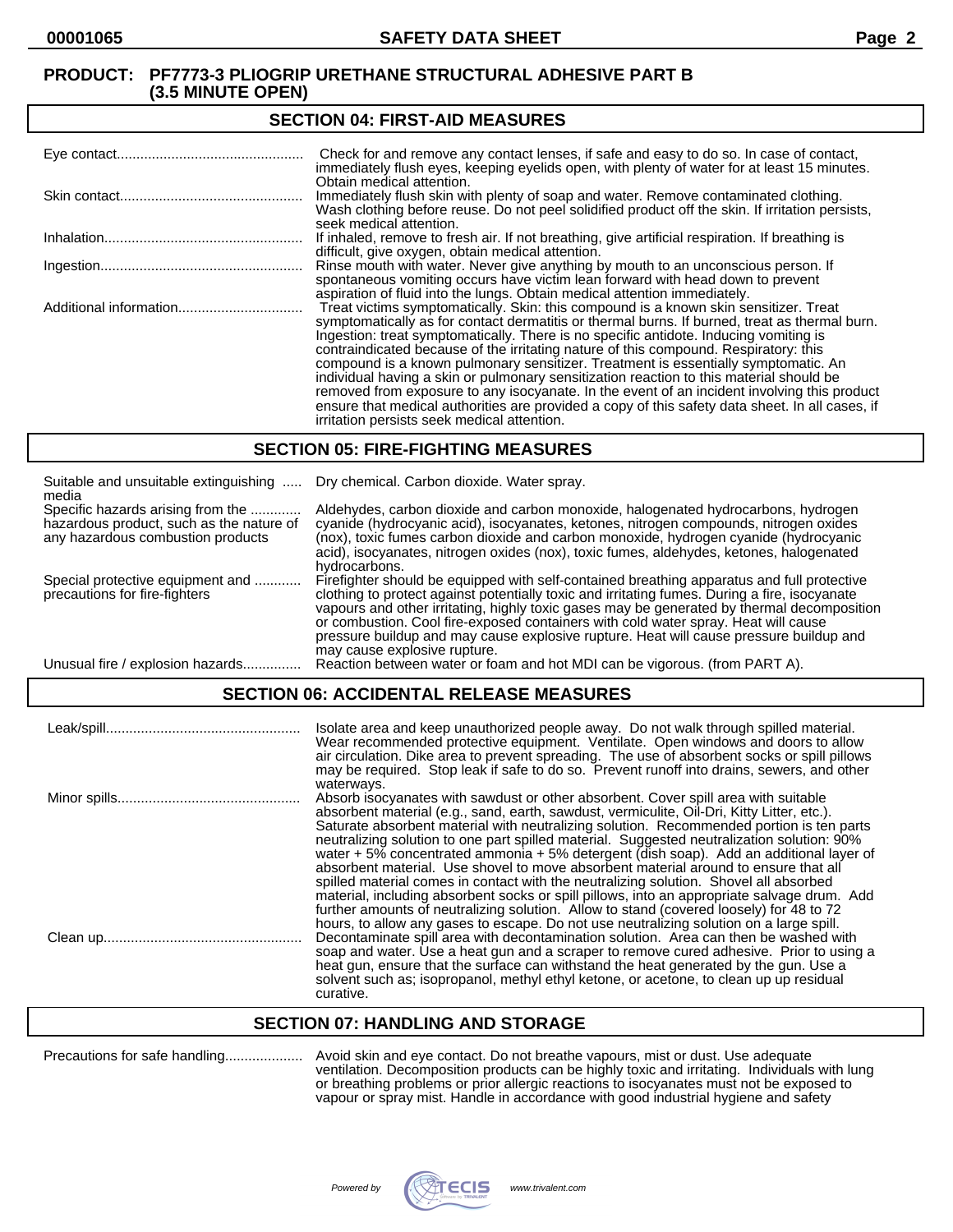## **SECTION 07: HANDLING AND STORAGE**

Precautions for safe handling.................... practices. Warning properties (irritation of the eyes, nose and throat or odour) are not adequate to prevent chronic overexposure from inhalation. Wash thoroughly after handling. Wear respiratory protection if material is heated, sprayed, used in confined space, or if exposure limit is exceeded. Employee education and training are important. Conditions for safe storage, including any<br>incompatibilities and well ventilated area. Exposure to vapours of heated isocyanates can be extremely<br>compatibilities and well ventilated area. Exposure to vapours of heated isocyanates can be extremely dangerous.

# **SECTION 08: EXPOSURE CONTROLS / PERSONAL PROTECTION**

| <b>INGREDIENTS</b>               | TWA                 | <b>ACGIH TLV</b><br><b>STEL</b>                                                                                                                                                                                                                                                                                                                                                                                                                                                                                                                                                                                                                                                                                                                                                                                                                                                                                                                                                                                                                                                                                                    | <b>OSHA PEL</b><br><b>PEL</b> | <b>STEL</b>     | <b>NIOSH</b><br><b>REL</b> |
|----------------------------------|---------------------|------------------------------------------------------------------------------------------------------------------------------------------------------------------------------------------------------------------------------------------------------------------------------------------------------------------------------------------------------------------------------------------------------------------------------------------------------------------------------------------------------------------------------------------------------------------------------------------------------------------------------------------------------------------------------------------------------------------------------------------------------------------------------------------------------------------------------------------------------------------------------------------------------------------------------------------------------------------------------------------------------------------------------------------------------------------------------------------------------------------------------------|-------------------------------|-----------------|----------------------------|
| Talc                             | $2 \text{ mg/m}$    | Not established                                                                                                                                                                                                                                                                                                                                                                                                                                                                                                                                                                                                                                                                                                                                                                                                                                                                                                                                                                                                                                                                                                                    | 2 mg/m3 TWA                   | Not established | Not established            |
|                                  | CA ON: 2mg/kg (TWA) |                                                                                                                                                                                                                                                                                                                                                                                                                                                                                                                                                                                                                                                                                                                                                                                                                                                                                                                                                                                                                                                                                                                                    |                               |                 |                            |
| <b>PIPERAZINE</b>                | Not established     | Not established                                                                                                                                                                                                                                                                                                                                                                                                                                                                                                                                                                                                                                                                                                                                                                                                                                                                                                                                                                                                                                                                                                                    | Not established               | Not established | Not established            |
|                                  |                     | Chemical safety goggles and full faceshield if a splash hazard exists. Contact lenses<br>should not be worn when working with this chemical.<br>Chemical resistant gloves.<br>Wear adequate protective clothes. Wear long sleeves and trousers to prevent dermal<br>exposure.<br>Safety boots per local regulations.<br>In case of insufficient ventilation, wear suitable respiratory equipment. An approved air<br>purifying respirator with organic vapour cartridges and particulate prefilter can be used to<br>minimize exposure. However, this should be permitted only for short periods of time $(< 1$<br>hour) at relatively low concentrations (at or near the exposure limit). Protection provided by<br>air-purifying respirators is limited. The use of a positive pressure air supplied respirator is<br>mandatory when airborne concentrations are not known or airborne solvent levels are 10<br>times the appropriate exposure limit or spraying is performed in a confined space or with<br>limited ventilation. Use NIOSH approved respirator or equipment. Do not exceed the use<br>limits of the respirator. |                               |                 |                            |
|                                  |                     | Eye wash facility and emergency shower should be in close proximity. Educate and train<br>employees on the safe use and handling of the product.                                                                                                                                                                                                                                                                                                                                                                                                                                                                                                                                                                                                                                                                                                                                                                                                                                                                                                                                                                                   |                               |                 |                            |
| Appropriate engineering controls |                     | Ventilate adequately. Exhaust air may need to be cleaned by scrubbers or filters to reduce<br>environmental contamination. Vent work area to ensure airborne concentrations are below<br>the current occupational exposure limits. Avoid breathing mists; if general ventilation or<br>local exhaust is inadequate, persons exposed to mists should wear approved breathing<br>devices.                                                                                                                                                                                                                                                                                                                                                                                                                                                                                                                                                                                                                                                                                                                                            |                               |                 |                            |

# **SECTION 09: PHYSICAL AND CHEMICAL PROPERTIES**

| Appearance/Physical state                      | Part B:. Liquid.                         |
|------------------------------------------------|------------------------------------------|
|                                                | No data.                                 |
|                                                | No data.                                 |
| Odour threshold (ppm)                          | Not available.                           |
| Vapour pressure (mm Hg)                        | 3 hPa @ 25°C. (calculated).              |
|                                                | >1.                                      |
|                                                | No data.                                 |
| Relative Density (Specific Gravity)            | 1.225 g/cm3 @ 20°C - 10.2 lb/usg @ 25°C. |
| Melting / Freezing point (deg C)               | Not available.                           |
|                                                | No data.                                 |
| Initial boiling point / boiling range (deg C). | No data.                                 |
|                                                | 1.0. (butyl acetate $= 1$ ).             |
| Flash point (deg C), method                    | $>93.4^{\circ}C$ , $>200^{\circ}F$ .     |
| Auto ignition temperature (deg C)              | Not available.                           |
| Upper flammable limit (% vol)                  | No data.                                 |
| Lower flammable limit (% vol)                  | No Data.                                 |
| Partition coefficient — n-octanol/water        | Not available.                           |
|                                                | No data.                                 |
|                                                | Not available.                           |
|                                                |                                          |

## **SECTION 10: STABILITY AND REACTIVITY**

| Conditions to avoid, including static |
|---------------------------------------|
| discharge, shock or vibration         |

Stable at normal temperatures and pressures. Contact with moisture and other materials will react with isocyanates. Acids, alcohols, aluminum, amines, ammonia, bases, copper alloys, fluorides, iron, isocyanates, oxidizers, phosphorus compounds, strong alkalis, water, zinc.

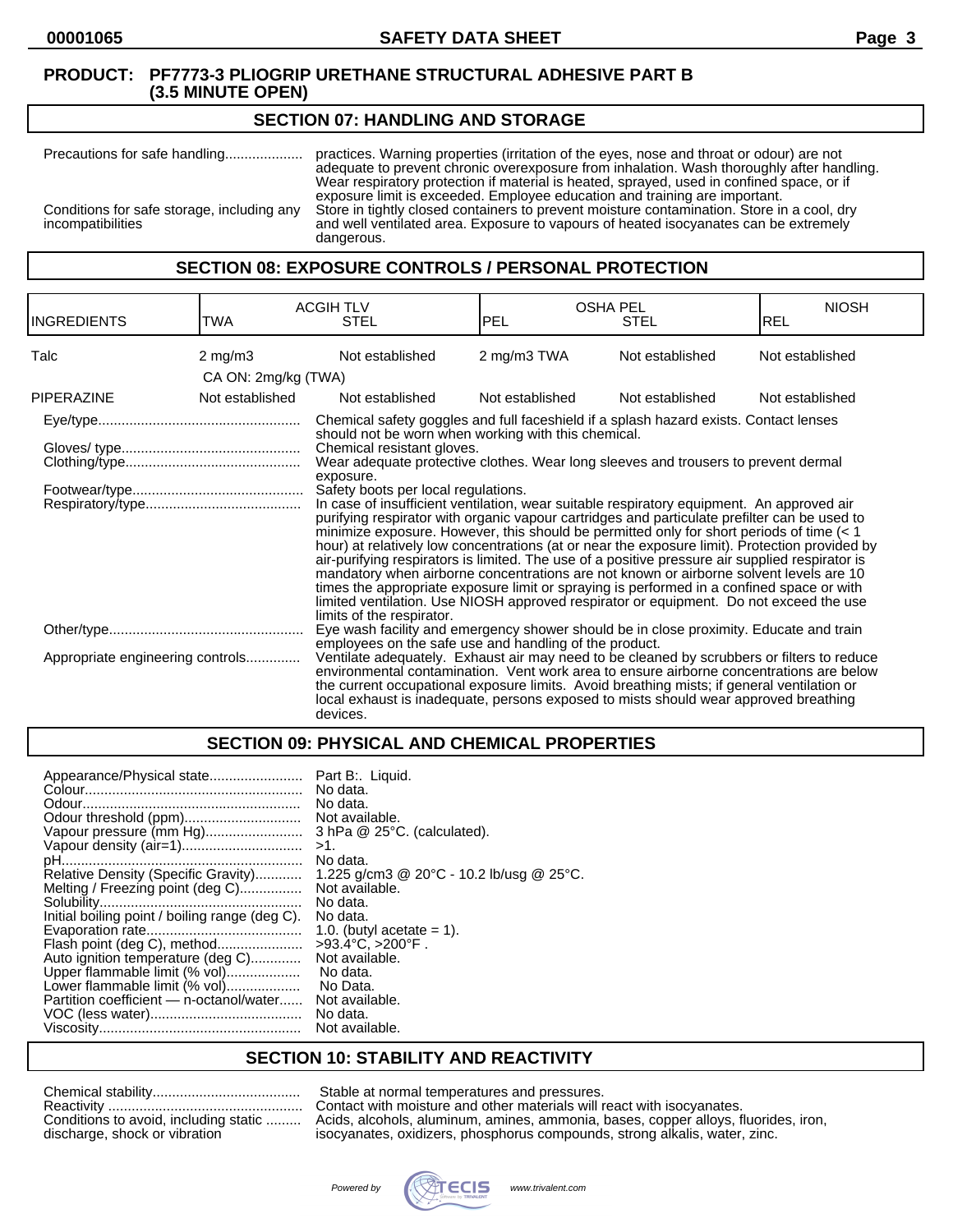# **SECTION 10: STABILITY AND REACTIVITY**

Hazardous decomposition products.......... See hazardous combustion products section 5.<br>Possibility of hazardous reactions............. Contact with moisture, other materials that reaction Contact with moisture, other materials that react with isocyanates, or temperatures above 177C, may cause polymerization.

# **SECTION 11: TOXICOLOGICAL INFORMATION**

| <b>INGREDIENTS</b>                 |                                                                                                                                                                                                                                                                                                                                                                                                                                                                                                                                                                                                                                                                                                                                                                                                                                                                                                                                                                                                                                                                | <b>LC50</b>                                                                                                                                                                                                                                                                                                                                                                                                                                                                                                                                                          | LD <sub>50</sub>                                   |
|------------------------------------|----------------------------------------------------------------------------------------------------------------------------------------------------------------------------------------------------------------------------------------------------------------------------------------------------------------------------------------------------------------------------------------------------------------------------------------------------------------------------------------------------------------------------------------------------------------------------------------------------------------------------------------------------------------------------------------------------------------------------------------------------------------------------------------------------------------------------------------------------------------------------------------------------------------------------------------------------------------------------------------------------------------------------------------------------------------|----------------------------------------------------------------------------------------------------------------------------------------------------------------------------------------------------------------------------------------------------------------------------------------------------------------------------------------------------------------------------------------------------------------------------------------------------------------------------------------------------------------------------------------------------------------------|----------------------------------------------------|
| Talc                               |                                                                                                                                                                                                                                                                                                                                                                                                                                                                                                                                                                                                                                                                                                                                                                                                                                                                                                                                                                                                                                                                | Not available                                                                                                                                                                                                                                                                                                                                                                                                                                                                                                                                                        | Not available                                      |
| <b>PIPERAZINE</b>                  |                                                                                                                                                                                                                                                                                                                                                                                                                                                                                                                                                                                                                                                                                                                                                                                                                                                                                                                                                                                                                                                                | No data                                                                                                                                                                                                                                                                                                                                                                                                                                                                                                                                                              | 1,900 mg/kg oral rat; 4,000 mg/kg<br>dermal rabbit |
| Effects of acute exposure          | Eye contact. Skin contact. Inhalation.                                                                                                                                                                                                                                                                                                                                                                                                                                                                                                                                                                                                                                                                                                                                                                                                                                                                                                                                                                                                                         | Can cause moderate skin or eye irritation. Excessive vapours may cause nasal and<br>respiratory tract irritation. Breathing of high vapour concentrations may cause anesthetic<br>effects and serious health effects. Talc can be absorbed into the lungs and the digestive                                                                                                                                                                                                                                                                                          |                                                    |
| Effects of chronic exposure        | tract, and adversely affect lung function.<br>As a result of previous repeated overexposure or a single large dose, certain individuals<br>develop sensitization, which will cause them to react to a later exposure to product at levels<br>well below the TLV. Symptoms, including chest tightness, wheezing, cough, shortness of<br>breath or asthma attack, could be immediate or delayed. There are reports that once<br>sensitized, an individual can experience these symptoms upon exposure to dust, cold air or<br>other irritants. This increased lung sensitivity can persist for weeks and, in severe cases,<br>for several years. Prolonged or repeated exposure may cause lung damage, including a<br>decrease in lung function. Possible risk of irreversible effects. Prolonged skin contact may<br>cause reddening, swelling, rash, blistering, and in some cases, skin sensitization.<br>Sensitization can be permanent. Prolonged vapour contact with eyes may cause<br>conjunctivitis. Talc has been shown to cause fibrosis of the lungs. |                                                                                                                                                                                                                                                                                                                                                                                                                                                                                                                                                                      |                                                    |
| Sensitizing capability of material |                                                                                                                                                                                                                                                                                                                                                                                                                                                                                                                                                                                                                                                                                                                                                                                                                                                                                                                                                                                                                                                                | Piperazine is suspected of being both a dermal and respiratory sensitizing agent. May<br>cause sensitization by inhalation. May cause sensitization by skin contact.                                                                                                                                                                                                                                                                                                                                                                                                 |                                                    |
|                                    |                                                                                                                                                                                                                                                                                                                                                                                                                                                                                                                                                                                                                                                                                                                                                                                                                                                                                                                                                                                                                                                                | This product contains non-asbestiform Talc, which is classified as a Group 3 (not<br>classifiable as to carcinogenicity to humans) by IARC. Piperazine:. ACGIH Evaluation:<br>Substance not classifiable as a human carcinogen (group A4)                                                                                                                                                                                                                                                                                                                            |                                                    |
|                                    | Piperazine:. May cause adverse effects.                                                                                                                                                                                                                                                                                                                                                                                                                                                                                                                                                                                                                                                                                                                                                                                                                                                                                                                                                                                                                        |                                                                                                                                                                                                                                                                                                                                                                                                                                                                                                                                                                      |                                                    |
|                                    |                                                                                                                                                                                                                                                                                                                                                                                                                                                                                                                                                                                                                                                                                                                                                                                                                                                                                                                                                                                                                                                                | The data do not allow for an adequate assessment of the mutagenic effect.                                                                                                                                                                                                                                                                                                                                                                                                                                                                                            |                                                    |
|                                    |                                                                                                                                                                                                                                                                                                                                                                                                                                                                                                                                                                                                                                                                                                                                                                                                                                                                                                                                                                                                                                                                | This product is an inert plastic when fully cured, and as such, is non-hazardous. Exposure<br>to unreacted chemicals can occur when handling the individual components in pails or<br>when using cartridges from the time of dispensing until the mixed material has cured. The<br>mixed material is actually curing as it is dispensed in an increasingly viscous form, making<br>it unlikely to present an inhalation hazard. The semi-viscous mixture does not flow like a<br>liquid when dispensed, thus minimizing the possibility of accidential skin contact, |                                                    |

# **SECTION 12: ECOLOGICAL INFORMATION**

Environmental........................................... Do not allow to enter waters, waste water or soil.

## **SECTION 13: DISPOSAL CONSIDERATIONS**

Information on safe handling for disposal . Dispose of waste in accordance with all applicable federal, provincial/State and local and methods of disposal, including any regulations. Industrial incineration is the preferre and methods of disposal, including any regulations. Industrial incineration is the preferred method. Empty containers retain<br>
product residue; observe all precautions for the product. Decontaminate containers product residue; observe all precautions for the product. Decontaminate containers prior to disposal. Empty decontaminated containers should be crushed to prevent reuse. Do not heat or cut empty containers with electric or gas torch as vapours and gases may be toxic.

# **SECTION 14: TRANSPORT INFORMATION**

|                              | Not regulated.                 |
|------------------------------|--------------------------------|
| IATA Classification (Air)    | Not regulated.                 |
| IMDG Classification (Marine) | Not regulated.                 |
|                              | No.                            |
|                              | In accordance<br>$- - - - - -$ |

ot regulated. accordance with Part 2.2.1 of the Transportation of Dangerous Goods Regulations (July

2, 2014) - we certify that classification of this product is correct. .